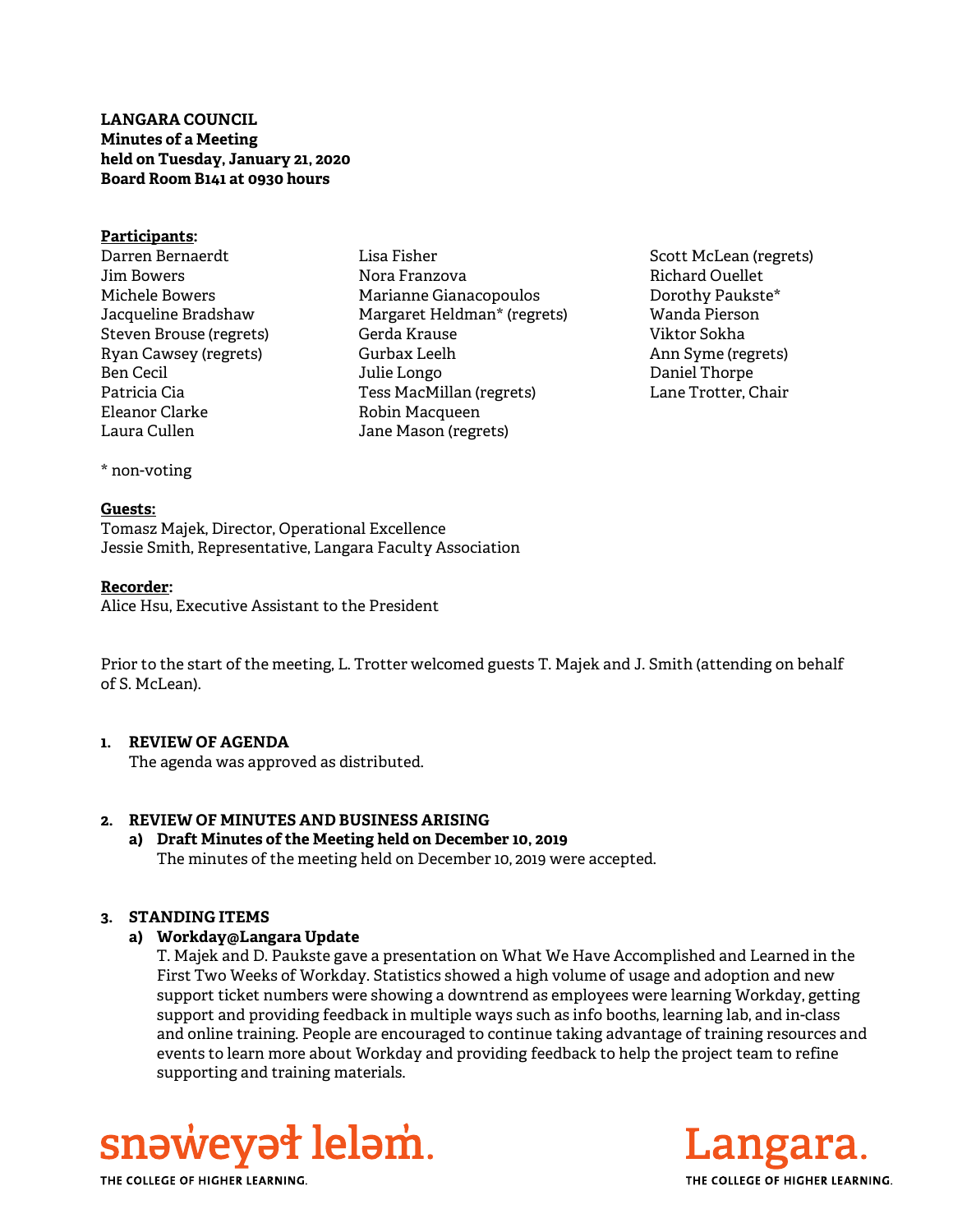Discussion ensued and members' questions were answered.

Council members also discussed some of the challenges they have had with Workday. All feedback was taken by T. Majek, who will work with the Workday Sustainment Team to find solutions and reaching out to departments to provide additional support as needed.

[It was noted that T. Majek and D. Paukste left the meeting at 10:11 a.m.]

# b) IT Update

V. Sokha advised that, besides day-to-day operations, IT has been working closely with the Workday team to provide support and manage connections with other systems including the old Banner system. IT also continues to work on the 2-Factor Authentication (2FA) project to enhance our cybersecurity.

Discussion around 2FA ensued and members' questions were answered.

L. Trotter and V. Sokha stressed that the Senior Leadership Team members will never ask people to buy gift cards, transfer money and get personal information via email. Any suspicious email should be forwarded to *ithelp*@langara.ca.

L. Fisher advised that part of the next phase of the cybersecurity initiatives, led by Chief Information Officer, D. Cresswell, is around communication, education, and training to help educate employees so that people will not easily fall for the phishing attempts.

# 4. Curriculum Items

# a) Education Council Meeting held on November 19, 2019

D. Bernaerdt advised that the Education Council meeting scheduled for December 2019 was cancelled due to lack of agenda items. He then referred to the summary report attached to the agenda for the Education Council meeting held on November 19, 2019 and highlighted the following:

- New course HIST 2261 Tropical Health and Global Wealth: Disease in World History was created in response to student demand after successful delivery as a Special Topics course in Fall 2018.
- Film Arts split two three-credit courses, FLMA 1260 and FLMA 1270, to four 1.5-credit halfsemester courses to enable more balanced delivery of the course material.
- Data Analytics created EXPE 4844 Work Experience Term Data Analytics provides students in the Data Analytics Post Degree Diploma program with an opportunity to complete a work term before graduating.
- The existing requirement for all Langara's Associate Degrees students to complete "the last 50% of the courses used towards the associate degree at Langara within the last five years" will be removed, effective from the 202020 semester as this is not part of the required structure laid out by BCCAT.